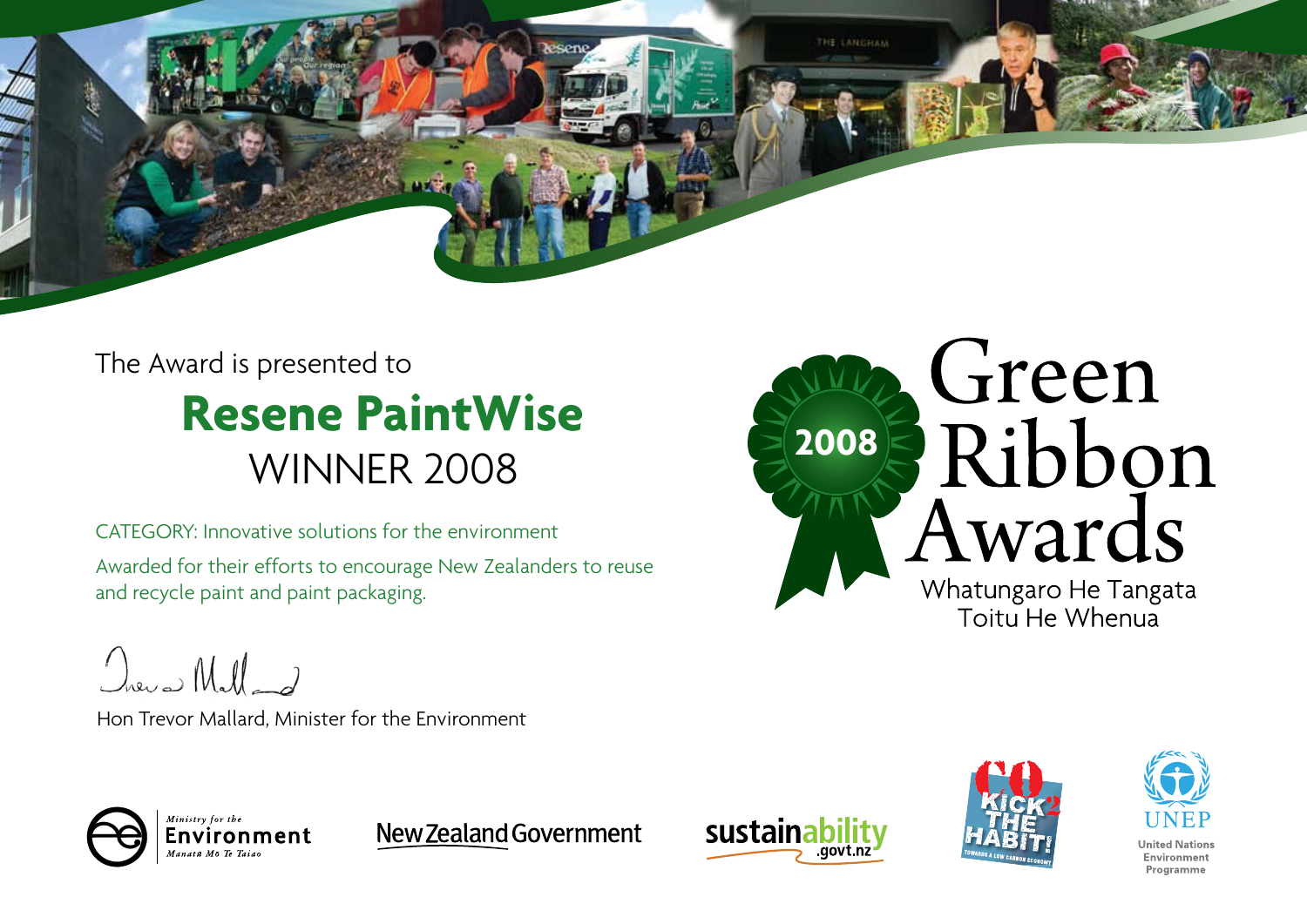



# 2008 Programme



New Zealand Government





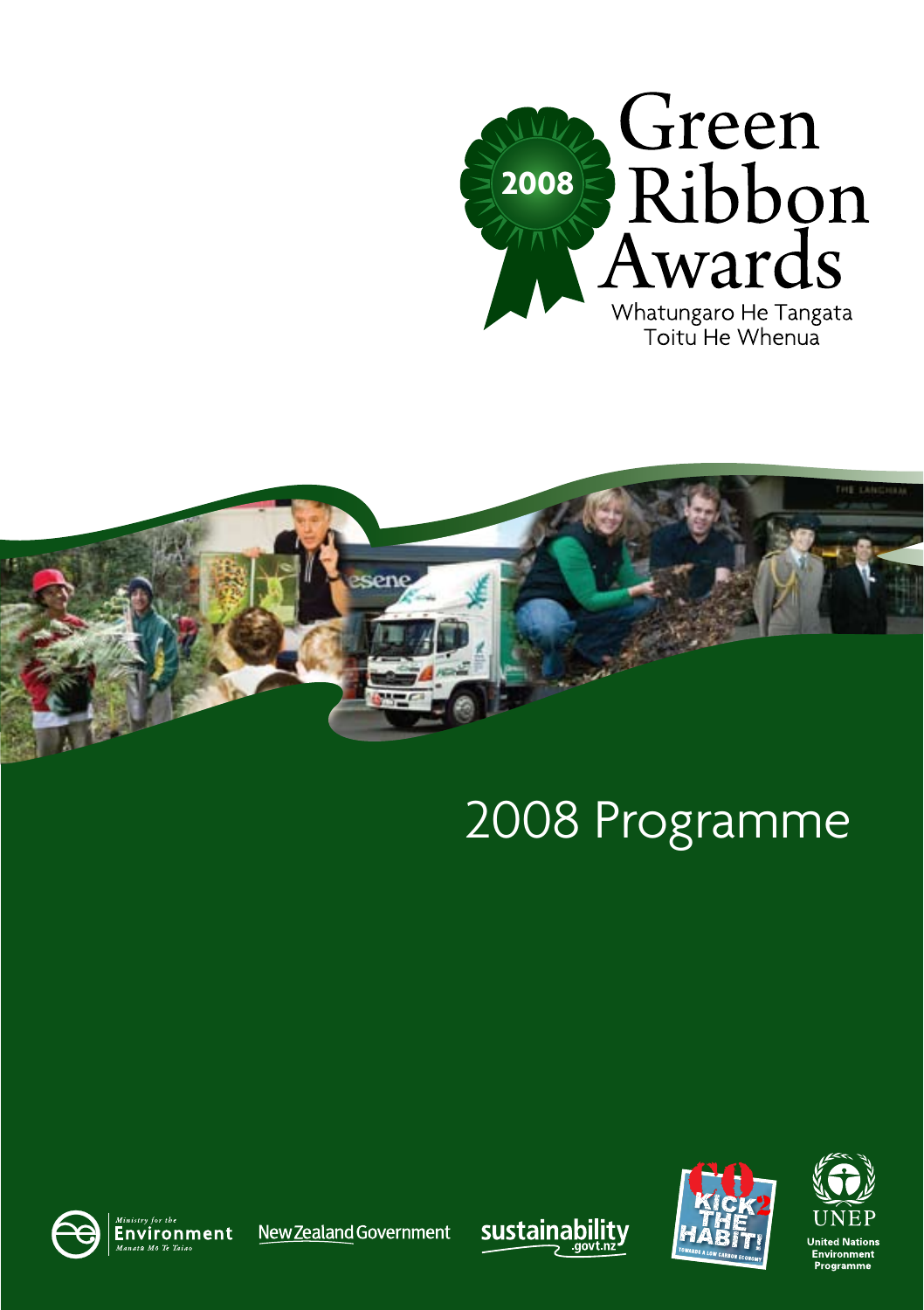## Making a difference to household sustainability

## Foreword

It is with great pleasure that I introduce to you this year's environmental champions – the 2008 Green Ribbon Award winners.

The Green Ribbon Awards are an opportunity for me to acknowledge the outstanding contribution these New Zealanders are making to sustaining, protecting and enhancing our environment.

As the awards take place for the 18<sup>th</sup> time, we will also be celebrating New Zealand's hosting of World Environment Day

on 5 June. During the week, communities throughout the country will showcase what we are doing to protect our environment, raise people's consciousness on environmental issues and make a difference to our well-being.

This year's winners are role models for us all in this respect. They inspire, empower and support others to also help care for our environment.

I hope you all enjoy the evening and join me in acknowledging and celebrating the achievements of these inspirational New Zealanders.

 $Q_{\text{res}}$  Mill 2

Hon Trevor Mallard Minister for the Environment



### **WINNER EnviroComp Limited Karen and Karl Upston**

**Awarded for their outstanding contribution to reducing household waste by providing a viable alternative for nappy disposal.**

As parents and owners of a business selling disposable and cloth nappies, Karen and Karl Upston are very aware of the impact nappies have on the environment, and decided to trial composting disposable nappies on a commercial scale using a prototype composting unit.



The five-month trial, which was conducted

from March to July 2007 in the Canterbury region, achieved impressive results making a real difference to over 200 families, six pre-schools, the local maternity hospital and a Christchurch branch of the IHC. Approximately 450,000 nappies were composted, equating to 56 tonnes of waste being diverted from landfill.

The results of the trial have been used to develop the commercial Huggies EnviroComp Solution, a facility open to the North Canterbury and Christchurch region from the end of 2008.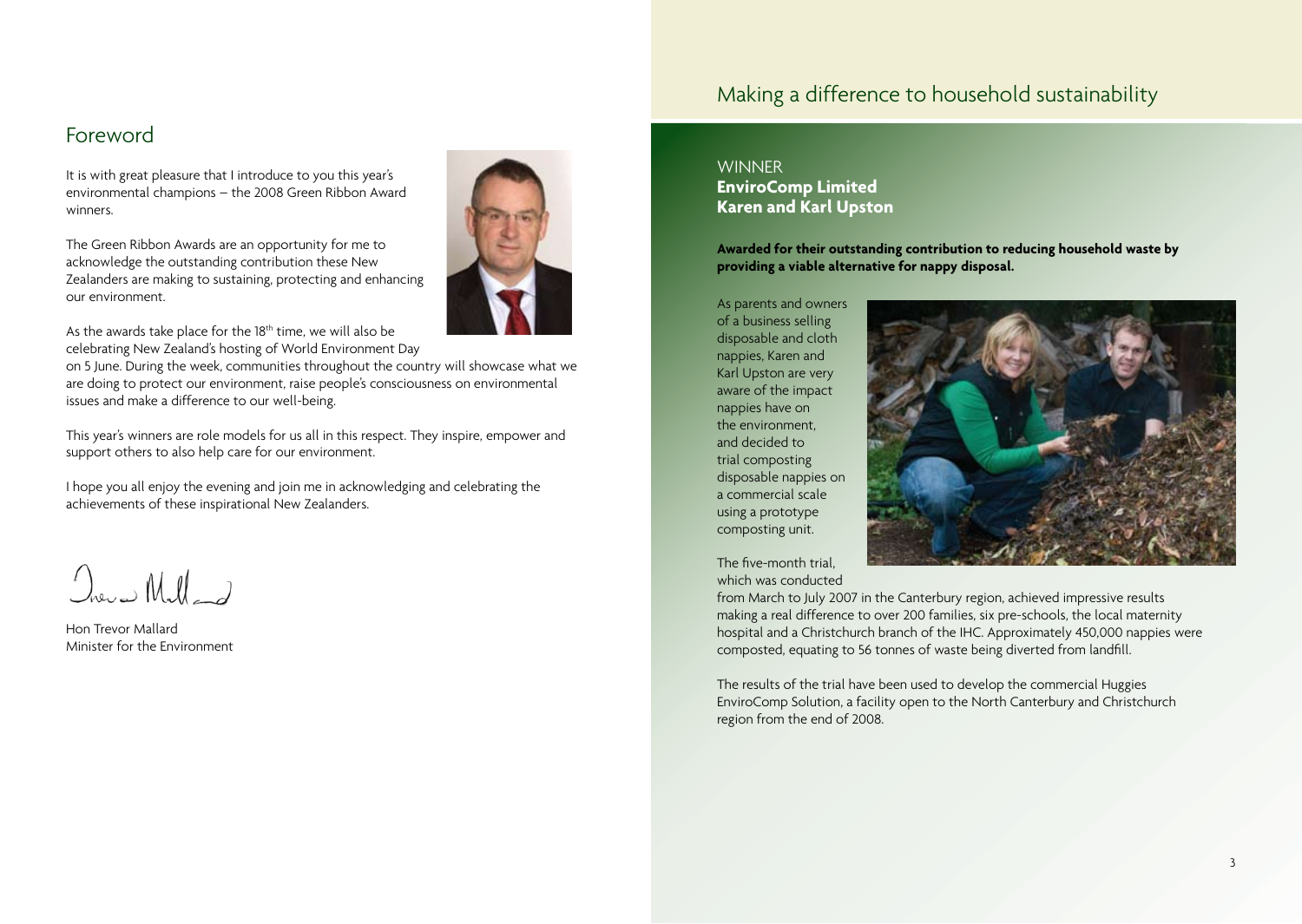## **WINNER Waitakere City Council Waitakere Central**

#### **Awarded for their outstanding development of Waitakere Central to enhance urban sustainability.**

Waitakere City Council have made an outstanding contribution to urban sustainability through their series of urban projects intended to improve the environment. Their efforts have culminated in the Waitakere Central development.

With the intention to encourage people to use sustainable transport options and leave their cars at home, the council re-sited their headquarters, Waitakere Central, to the Henderson town centre alongside the railway station. Further good practice saw the bus

interchange shifted nearby the building to form a thriving public transport hub.

The construction of the building is based on the principles of the council's Better Building Code and includes a 'green roof' with droughttolerant plants that filter and slow the flow of rain; passive solar design that admits daylight into the interior; low-



energy ventilation and energy-efficient lighting; solar water heating; a micro wind turbine for electricity generation; and a worm farm and a recycling system for all wastes. An active workplace travel plan is in place, with rewards for people who use public transport, walk and cycle.

## Urban sustainability Sustainability Sustainable land use

### **WINNER**

## **Starborough Flaxbourne Soil Conservation Group**

**Awarded for their efforts and leadership shown to improve farmland affected by drought.**

Four years ago a group of Marlborough farmers realised that the impact of soil damage through successive years of lower than average rainfall was threatening their future on the land, forcing drastic de-stocking, and reducing farmer incomes.

In 2005, the **Starborough** Flaxbourne Soil Conservation Group, with support from the Sustainable Farming Fund, New Zealand Landcare Trust, Marlborough Research Centre and the Marlborough District Council,



established a three-year soil-conservation project.

The group undertook research in six key areas: farming systems, soils, dryland plants, human impact, landscape options, and climate.

The group have developed sustainable farming options for farmers in dryland areas. Their 1,100 hectare focus farm at Bonaveree is a flourishing example of how to adapt to lower rainfall and also improve farm returns. The group now wishes to share their success story with other farmers in dryland New Zealand and are committed to making this possible.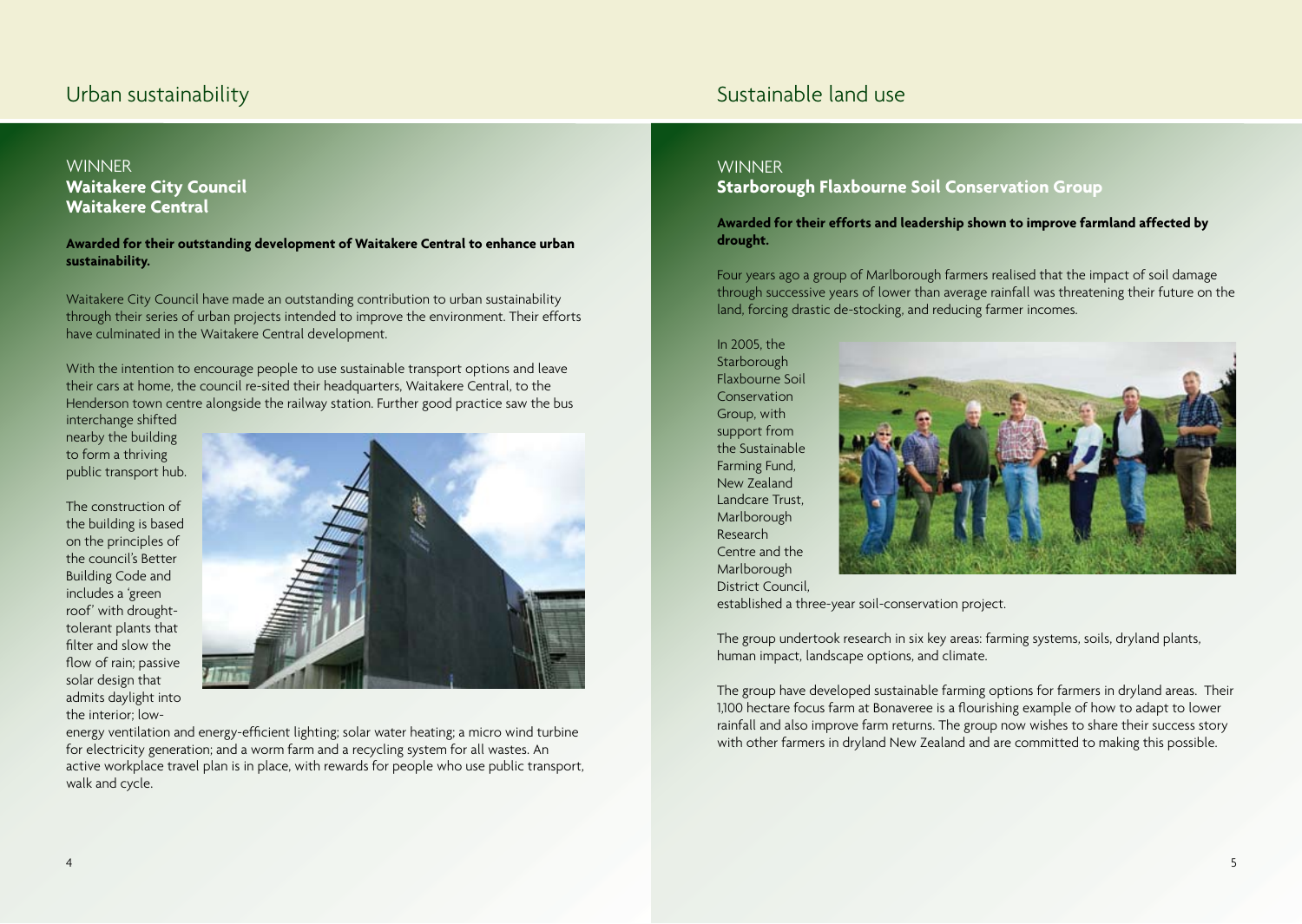## Community action for the environment – Young people

## Community action for the environment – Volunteers and not-for-profit organisations

## **WINNER Te Piataata Trust**

**Awarded for their outstanding commitment to improving the environment.**

In 2001 Te Piataata Trust were formed to provide for at-risk youth in Waitakere City. Fundamental to Te Piataata's approach in dealing with young people is the belief that if their mana is nurtured, young people will thrive when faced with a challenge. The Trust have created an environment for encouraging growth and transformation of young



people by the strong presence of Tikanga Maori throughout the organisation.

Young people from the Trust are actively involved in Project Twin Streams to restore the stream banks of the Swanson Stream in Waitakere. Since 2005 they have volunteered on a weekly basis to restore the stream surroundings. Significant areas of the stream banks have been transformed from being weed infested, overgrown and strewn with rubbish to being planted with eco-sourced native plants and well cared for.

Keen to share their experiences and knowledge, Te Piataata youth participate in other Twin Streams activities – including supporting community planting days, and talking to overseas and national visitors about the project.

## **WINNFR eDay**

#### **Awarded for their efforts to protect New Zealand's environment from e-waste.**

Led by the Computer Access New Zealand Trust (CANZ) and the 2020 Communications Trust, eDay is a community initiative designed to raise public awareness of the hazardous nature of e-waste (electronic waste), while offering an easy way for households to dispose of old computers and mobile phones in an environmentally sustainable manner.

eDay 2007 was held in Wellington, Invercargill, Wanaka, Alexandra, Queenstown, Wanganui, Rotorua, Whakatane, Tauranga and Hamilton on Saturday 29 September 2007 and on Auckland's North Shore and Manukau City on Sunday 30 September 2007. Six thousand, nine hundred cars



visited the 12 eDay sites, with more than 26,000 computer items including monitors, CPUs (central processing units) and printers being diverted from New Zealand landfills, preventing the release of the potentially toxic chemicals into the environment. The total weight of e-waste collected over the two-day event was 415 tonnes. Over 95 per cent of the computer equipment when properly recycled can be re-used in some way.

Planning for eDay 2008, to be held in October, is well underway with the initiative being expanded to as many as 30 centres throughout New Zealand. The goal for 2008 is to divert 1,000 tonnes of e-waste from landfills.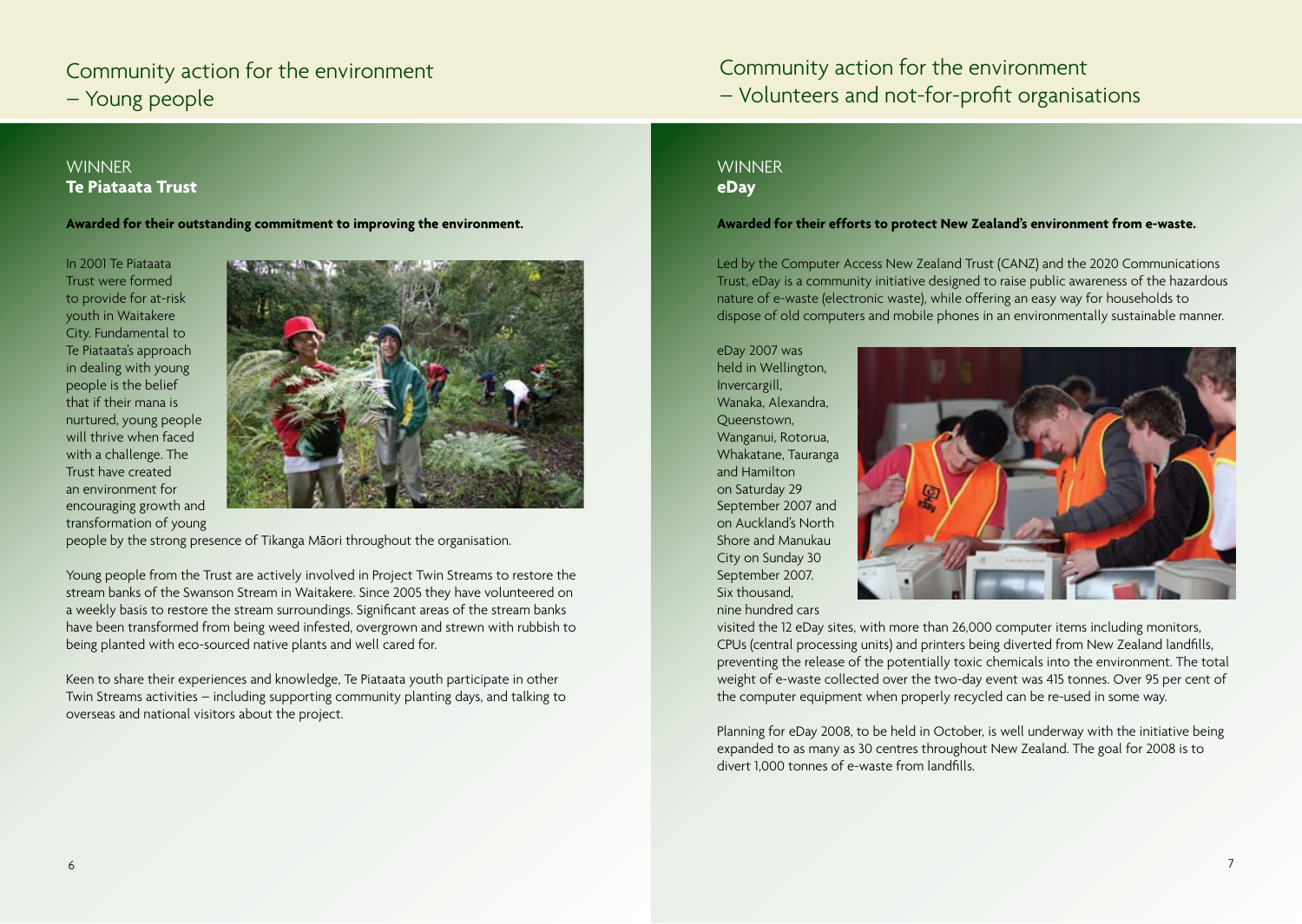## Businesses making a difference **Environment in the spotlight** Businesses making a difference

## **WINNER Langham Hotel, Auckland**

#### **Awarded for their holistic approach and leadership in sustainable business.**

The Langham Hotel have demonstrated a strong commitment to growing and developing their sustainability programme, with each new initiative leading to several more.

As a result of the management direction taken by the international chairman and management team, and the commitment of their staff, the hotel have achieved Green Globe certification

in recognition of their environmental initiatives. This was achieved in less than four months, setting a new record and a first for any New Zealand hotel.

The hotel are working hard to include sustainability principles in all areas. A sustainable purchasing policy is in place that is openly communicated to



suppliers and the hotel are developing a carbon offsetting programme for guests. As part of their energy-efficiency initiative, the hotel has installed light sensors, eco lights in areas requiring 24-hour lighting, time controls on kitchen fans, and plans are in place to install solar panels to preheat incoming water.

## **WINNER**

**Green RIG Horizons Regional Council**

**Awarded for their commitment to significantly raising the profile and awareness of caring for the environment.**

Launched in May 2007, the Green RIG (Regional Info 2 Go!) is a giant educational toolboxon-wheels delivering education programmes to the community. The Green RIG's key communication goal is to raise community awareness of the Manawatu-Wanganui region's 'Big 4' issues – declining water quality, increasing water shortages, accelerated hill country erosion, and threatened habitats.

Having completed their first year of operation, the RIG's environmental educators have engaged with over 20,000 people, visited 33 schools and attended 18 community events.

The Green RIG also 'walks the  $t$ alk'; the team and the vehicle are role models in the area of environmental education. The Green RIG is fitted with energy-efficient LED lighting and appliances. Energy use is monitored and



managed on board. All carbon the RIG produces is offset through the planting of native trees using the Climate Conscious System, and solar energy from eight roof-top panels provides 25–50 per cent of the RIG's power needs.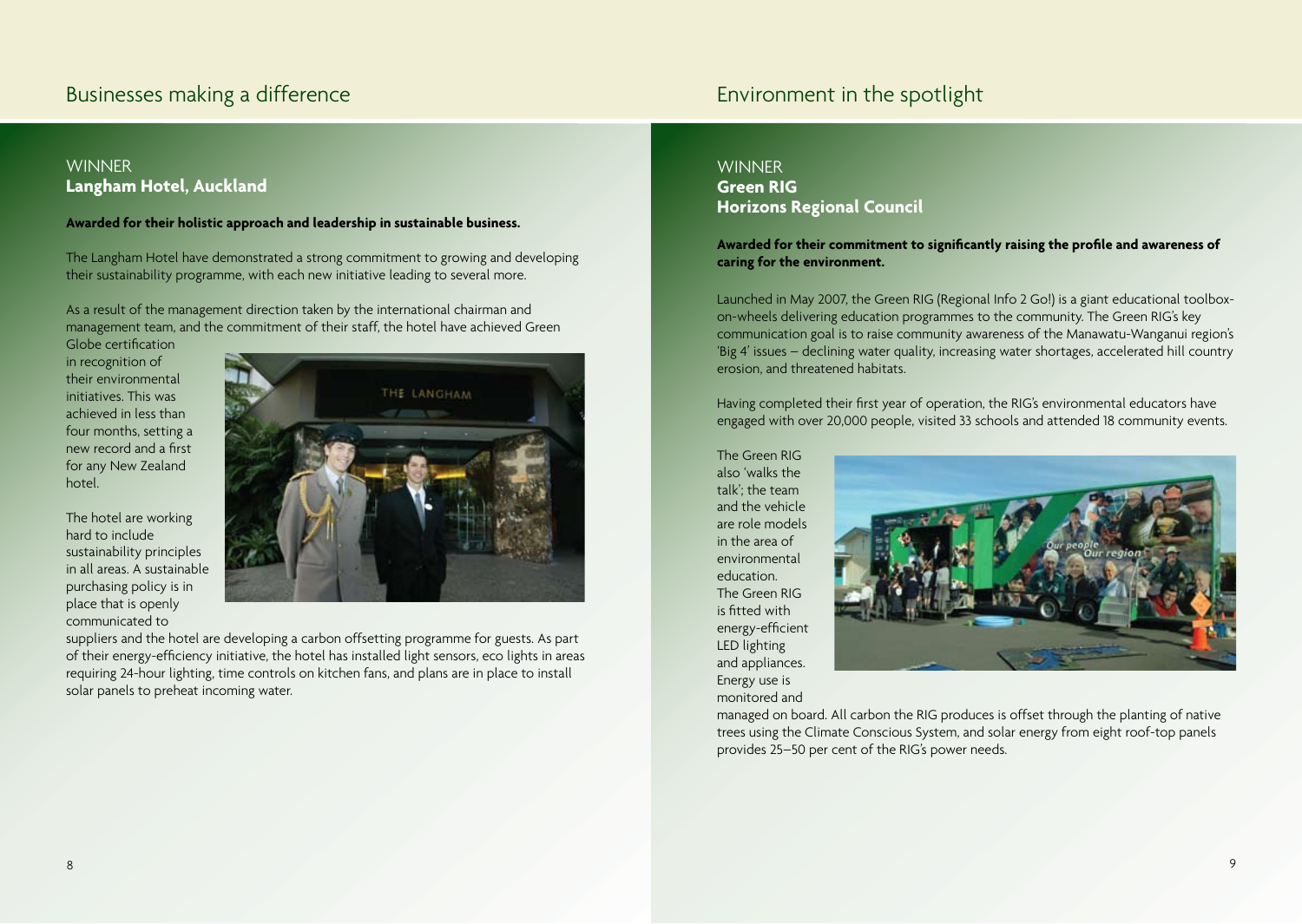## Innovative solutions for the environment Lifetime commitment to the environment

### **WINNER Resene PaintWise**

#### **Awarded for their efforts to encourage New Zealanders to reuse and recycle paint and paint packaging.**

An innovative world first paint and paint packaging recovery programme, the PaintWise programme allows residents and painters to return unwanted paint and paint packaging to either designated

Resene ColourShops or council facilities.

The truck service visits the stores, processing the materials received. Good quality Resene paint is reused and provided to community groups free of charge. Waterborne paint is reused for covering graffiti, solventborne paint goes through a solvent recovery programme



and all packaging is recycled. The PaintWise truck has an onboard crusher that pierces the can base before crushing it flat, reducing the time taken to remove the paint from the can while also providing the cans in a less bulky form to the recycler.

Since early 2007, over 160,000 packs were collected from Resene ColourShops and a further 52,000kg from council depots. Of this, over 56,000kg of steel was recycled. Over 47,000 litres of solventborne paint were sent to solvent recovery and over 40,000 litres of paint were donated to community groups.

## **WINNFR Dean Schneider**

**Awarded to Dean Schneider, an outstanding individual, for his long-term commitment to protecting and enhancing New Zealand's environment.**

Dean has dedicated himself to helping New Zealanders achieve their potential and encouraging them to develop their skills and knowledge of the environment.

From 1985 he spent 10 years as a full-time natural history photographer and writer. He donated many photos of the hoiho (yellow-eyed penguin) to both the Royal Forest and Bird Protection Society and The World Wide Fund for Nature. As a result both NGO's started campaigns to save the penguin. Dean has been involved in a wide variety of environmental education projects including teaching, selecting young environmental leaders for awards, youth environment



forums, leading delegations at United Nations children's conferences, photography, music, film and video production.

Through his work Dean's enthusiasm has inspired many New Zealanders. His extreme amount of passion and selflessness has benefited both the environment and those who work with him.

Dean has demonstrated exceptional commitment to improve New Zealand's unique environment and he is determined to continue his significant work.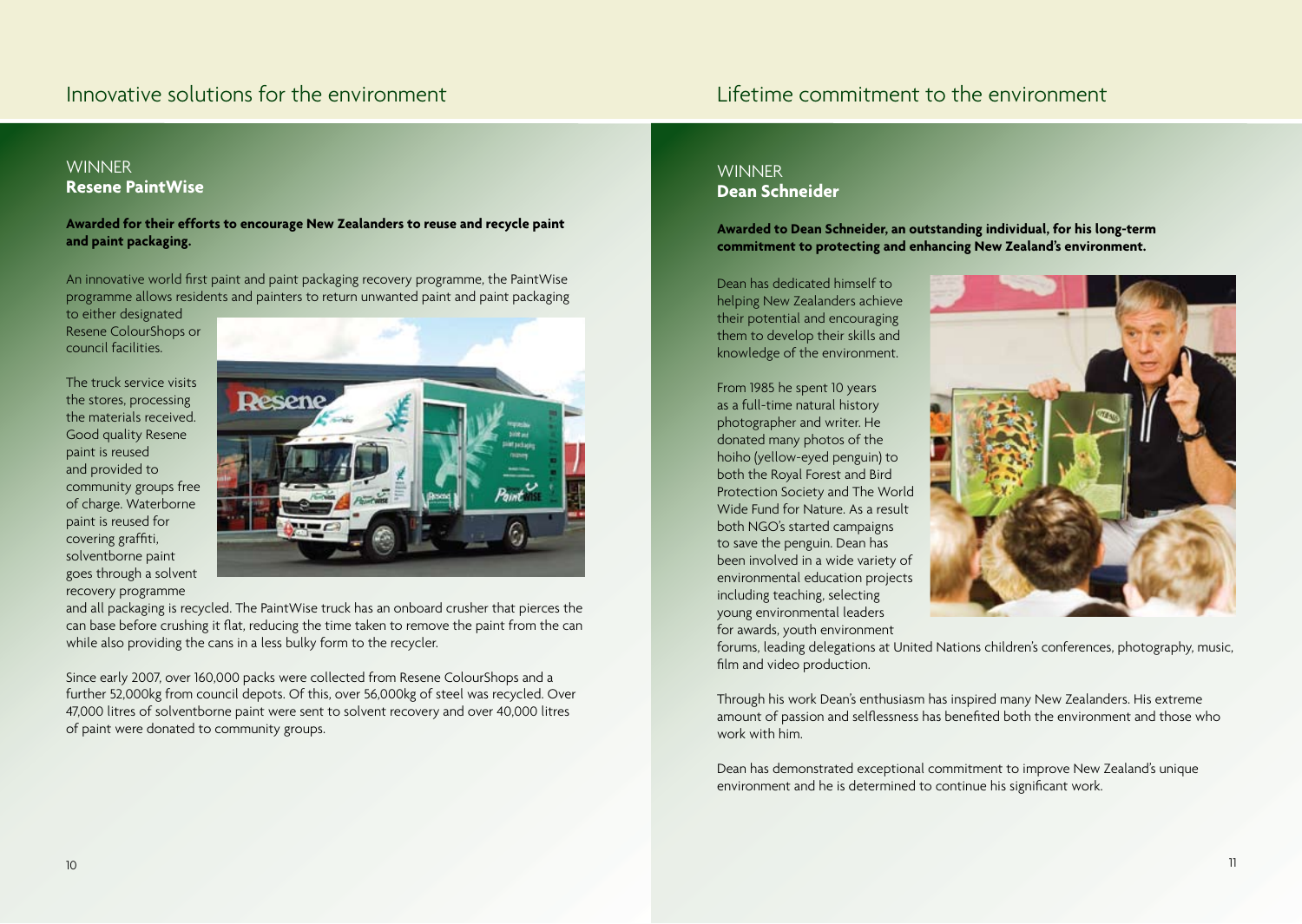## HIGHLY COMMENDED WINNERS

## HIGHLY COMMENDED **Auckland Zoo** Category: Businesses making a difference

#### **Awarded for their ability to implement environmental initiatives in unique surroundings.**

The establishment of an environmental interest group at the Auckland Zoo in 2005 (the 'Green Team') has enabled the Zoo to research and implement environmental initiatives, identify priority issues to address, conduct audits and implement their environmental policy.

Two of the most recent significant achievements at the Zoo include gaining ISO14001 certification (an international specification for environmental management systems) in December 2007 and the Zoo's partnership with Enviro-fert in Tuakau to manage the Zoo's vegetation and organic waste. The accreditation was achieved two years ahead of the Zoo's 2009 target.

HIGHLY COMMENDED **Gretchen Robertson and Monica Peterson** Category: Innovative solutions for the environment

**Awarded for their efforts to enable New Zealanders to get involved in caring for their local estuaries.**

Gretchen and Monica have spent six years compiling a comprehensive toolkit which enables New Zealanders to get involved in caring for their local estuaries.

The project began when a small community at Karitane, Otago, wanted to learn more about their local estuary. The pair realised there was a lack of resources and materials available to communities to understand the importance of estuarine health. Although useful information is gained through scientific monitoring, some important factors such as culture and values are excluded from conventional monitoring. Gretchen and Monica embarked on the task to design a toolkit applicable to all New Zealand estuaries that harnesses local knowledge as a baseline for future decision-making and provides tools for people to get involved in a way that interests them personally.